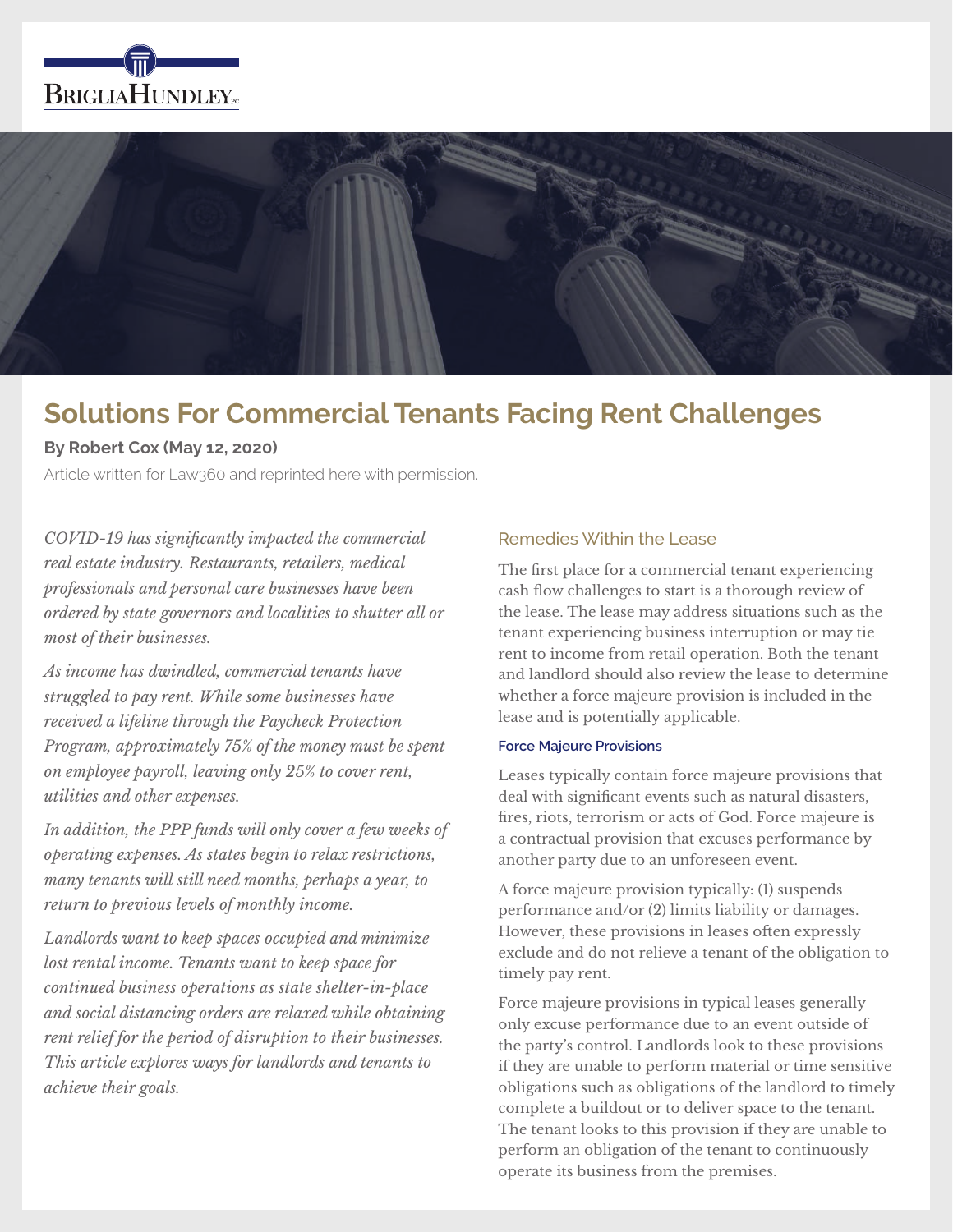

It is possible that a forward-thinking landlord or tenant may have addressed a pandemic in this provision. More likely is that any potential termination of the lease under a force majeure provision would be under the acts-of-God or beyond-the-control-of-the-parties catch-all provisions. The good news for landlords and bad news for tenants is that most courts have interpreted these catch-all provisions narrowly.

With press coverage of pandemics since the 2003 SARS epidemic, it is difficult for a tenant to argue that a pandemic was unforeseeable at the time they entered the lease. However, the landlord and tenant should carefully research the applicable state law in this area. For example, civil authority orders may be viewed as a force majeure event by the courts in that jurisdiction.

## **Litigation**

If the tenant and landlord enter into litigation, the parties should be prepared for a potentially lengthy process. Many states have temporarily suspended evictions. Tenants may be able to remain in properties in the near term without paying rent. Also, most federal and state courts are only hearing emergency hearings for the next month. Given the backlog in criminal cases that take priority, it may be a significant period of time before a landlord is able to obtain eviction of a commercial tenant.

## **Business Interruption**

Finally, both the landlord and the tenant should review their insurance policies, particularly their property policies, to determine whether the policy may provide business interruption or civil authority coverage. Many insurers have been taking the initial position that these coverages are inapplicable for COVID-19 because a virus is either excluded in the policy or does not qualify as a direct physical loss.

However, several restaurants and theaters have filed suits throughout the U.S., including in the Superior Court of the District of Columbia, against insurers challenging the denial of coverage. Also, several states, such as Massachusetts, New Jersey, New York and Ohio are considering legislation that would require insurers to cover business interruption related to COVID-19.

# Lease Restructuring

The greatest ability of a landlord and tenant to seek a win-win result in this challenging environment is through a lease restructuring. A landlord's primary goals are to maintain a full building, avoid a tenant default and have leases with as long a term as possible to ensure a stable and predictable monthly income.

A tenant experiencing cash flow issues due to the pandemic should approach its landlord to make the landlord aware of the business interruption issues and its affect on the tenant's business. Honest communication with the landlord is best if the tenant wants to remain in the premises. The landlord may be open to a rent deferral or restructuring of the lease.

## **Rent Deferral or Reduction for Business Interruption Period**

The tenant should first inquire whether the landlord is open to abating, reducing or deferring rent payments until after the business is able to fully open. If a tenant has a good credit history, has timely paid rent and has more than a year or two left on the existing lease, the landlord may be open to 3-6 months in immediate rent relief.

Most landlords will not be inclined to abate rent entirely, but they may be amenable to rent deferrals. For example, the landlord may allow the tenant to not pay rent during a certain period if the tenant enters into a repayment plan following the rent abatement period. The tenant and landlord could agree to a payment schedule to allow the tenant to pay monies in addition to the monthly rent payment after reopening to address the arrearage.

Alternatively, the landlord may be open to a rent reduction where the tenant pays a certain percentage of the rent during the period the tenant believes will be necessary to rebuild its business. However, landlords are unlikely to agree to rent relief or deferrals longer than a six-month period. The tenant should enlist the assistance of its broker in this process.